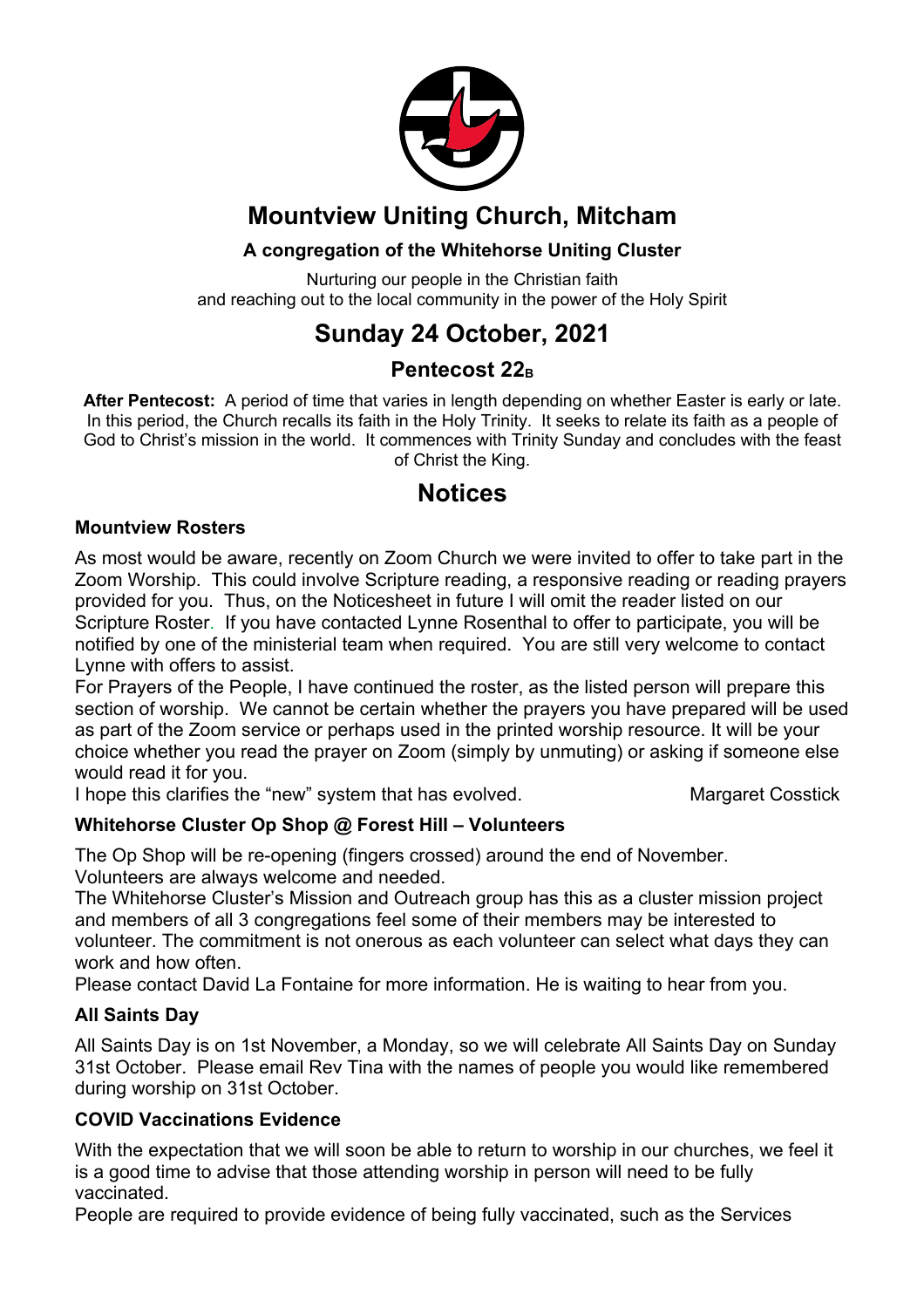Victoria QR check-in on a phone, or else by carrying a copy of an official vaccination certificate; or else a medical exemption certificate if you are medically unable to be vaccinated.

We thank you in anticipation of your help with this when services resume, Lynne Rosenthal, Secretary, Whitehorse Regional Council.

### **Quiet Personal Reflection Time in Church**

The ministry team welcomes you to return to church for brief contemplation and prayerful meditation prior to worship resuming. Our 3 churches will be open for an hour on a different day of the week during next week and the following week so that you can enter, be still, and feel at home again in a sacred space. This will be a self-led personal quiet time and you are

able to use a special written liturgy prepared by the ministers; and candles will be provided for you to light if you wish.

A minister will also be present on site. There is a requirement that all attendees must be fullyvaccinated (see separate notice about Vaccinations Evidence). We warmly invite you to use this time at any of the churches. Those who require transport are asked to contact their Pastoral Partner or Pastoral Contact, who will be

happy to assist. Opening times are shown on the graphic to the right.



### **Rev Tina's study leave**

Rev Tina will be unavailable during the first week of November as she takes study leave for exams, plus is utilising a quarterly Sunday absence.

#### **Preparing for In-person Worship**

You will be aware that the Victorian Government is announcing a relaxation of some pandemic restrictions which will be introduced as the level of community vaccination improves. At this stage, indoor religious gatherings are limited to 20 people (subject to the density limit of one person per 4 square metres) but only if all people are fully vaccinated. Our Stewards, acting as COVID check-in Marshals, will be required to ensure that all people attending worship have checked in and that all over 12 years of age are fully vaccinated or medically exempt. This will mean that our Marshals will need to see proof of everyone's vaccination status during the entry check-in. Your vaccination record may be provided on a smart phone or on a printed vaccination certificate. Medically exempt people will need to show a doctor's certificate of exemption. Hopefully it may only be necessary for a Marshal to confirm vaccination information on your first visit. Please note that it will not be possible to admit anyone without vaccination proof. It may also be possible to collect and register vaccination information before church services resume; we will let you know further details soon. Geoffrey Willis, Secretary of Mountview Church Council.

### **Nominations for Presbytery Committees and Positions 2022-23**

The Presbytery of Yarra Yarra is calling for nominations to fill the various roles and places on its Committees and Working Groups. Nominations close on 8 November and those elected will commence a one year term in February 2022. The Committees comprise: Standing Committee, Pastoral Relations, Resourcing & Property, Ministry Formation, and Lay Preachers. Each Committee has a Chairperson and a number of members. Three Working Group Convenors and the Presbytery Secretary position are also open for nominations. Details of the various roles and numbers of positions plus a nomination form can be sent to you by contacting Geoffrey Willis, Secretary of Mountview Church Council. If you know of someone whose skills, gifts and graces would fit them to one of these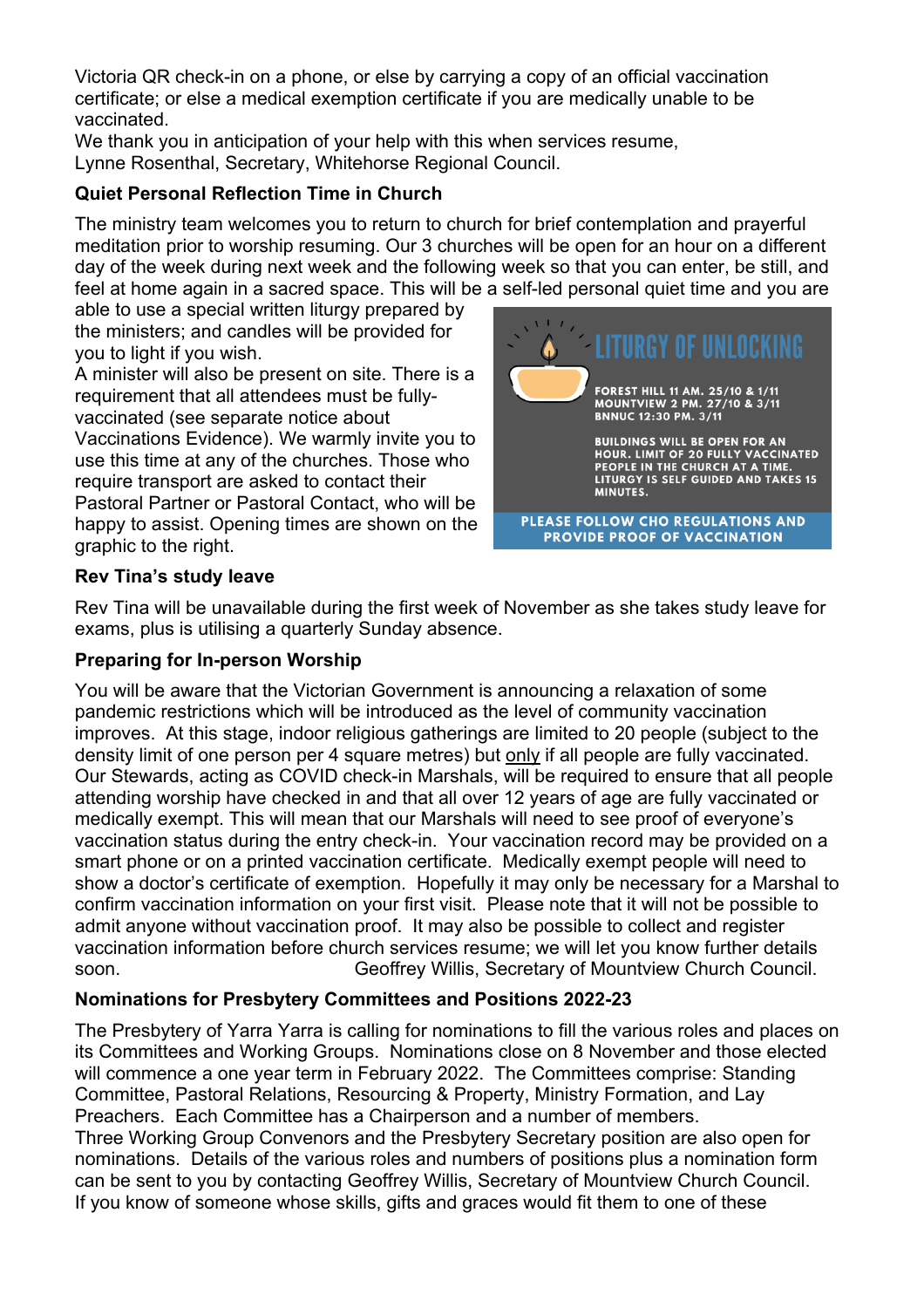positions, then talk to them about being nominated. Geoffrey Willis, Church Council Secretary, secretary@mountview.unitingchurch.org.au

#### **Uniting Christmas Cards**

Our annual Charity Christmas Card Shop at Centre 81 will not be operating this year but we can recommend the cards on sale by Uniting. They offer a range of designs in packs of 10 cards for \$11.00 per pack plus postage. You can place an online order at: https://unitingvictas.org.au/christmas-cards/

#### **Christmas card sales**

As well as card sales via Uniting, UnitingWorld's set of eight beautiful Christmas cards is ready to order. These cards bring hope and joy, not just to friends and family, but to people working hard to free themselves from poverty overseas. Order now for delivery in October. https://everythingincommon.com.au/collections/all-products/products/christmas-cards-pack-of-8-4 designs?fbclid=IwAR0cne9ZNORIITB1iyPTO7e34K5murlbMo2PQIRQiRaPogJQmrVpd2nUo\_A

#### **Samaritan's Purse Christmas Boxes**

At this time of year we would usually be thinking about Christmas boxes to bring happiness to children of the world and that activity is still going ahead this year, although it is difficult to shop for items, obtain the boxes, return them, etc. Samaritan's Purse will pack a box on your behalf for approximately \$30 and see that it is delivered to a child in need. This can be arranged via their website:

https://samaritanspurse.org.au/what-we-do/operation-christmas-child/

For those who are unable to donate online and wish to help, you could ring me to make an arrangement to suit you. We're unable to take the boxes to collection points at present, but if you have items for them and we emerge from lockdown, I can pick them up from you. If you have any questions, please contact Margaret Swain. Thank you for your interest.

#### **Centre 81 – Christmas Hampers**

It seems very early to be thinking about Christmas, and Christmas Hampers. Given the uncertain nature of when Centre 81 will be allowed to re-open, we have decided to make an early start. If you would like to donate food/gifts suitable for the hampers, then, as you purchase, keep the items at home, and we will let you know how and when your gifts will be collected. More details later. With thanks and greetings. Centre 81 Committee.

#### **A Quiet Day for Personal Prayerful Reflection:**

a gently directed opportunity to become still, restful and relaxed in God's presence **Wednesday 27th October - 10am to 3pm at Forest Hill UC. BYO lunch** (12.30 – 1.20pm), with tea & coffee available throughout the day. Please let Tina or Corry know if you would like to attend. It is open to everyone.

It is a time for you to have a personal conversation with God … in company, but with your own personal space and no expectation to share. The theme of the day will be **"On the Road –** Life is a journey." There will be periods of both fellowship (over lunch) and silence, with materials to assist your private reflection/relaxation available.

The day concludes with sharing Communion together and gathering the meaningful outcomes of the day by symbolic gesture or brief comment by any who choose to share. Corry Skilbeck

#### **Justice and International Mission Convention – 6 November 2021**

Most of the social justice causes church members are concerned about require government action, from addressing climate change, modern slavery, and family violence to the treatment of people seeking asylum and justice for First Peoples. In order to see positive change in our society, we need to care about making government work for the betterment of our community and the world.

Globally, and in Australia, there has been declining trust in democracy as a system of government. On the positive side, people are looking for more meaningful ways to have a say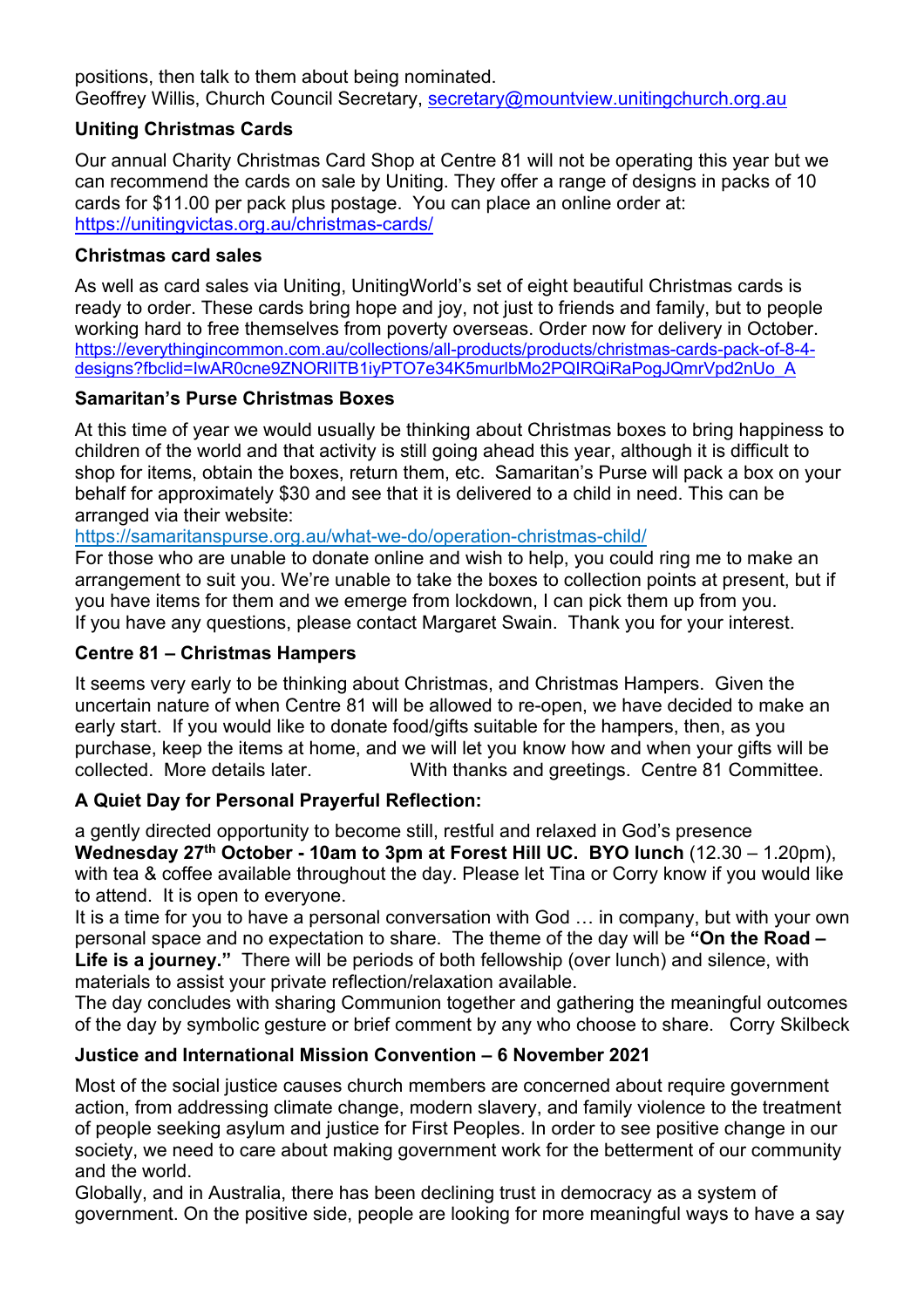in how our society is run and the laws that govern us than voting in an election every few years. On the negative side, the declining trust in democracy is leading to greater cynicism towards elected governments and all that they do. Such cynicism makes it harder for reforms of any nature to be introduced by government.

The Justice and International Mission Convention will explore what the Christian faith has to say on the subject of government and trust in societies.

- What does the public good mean and how do we get people interested in it?
- How do we reduce corporate influence in subverting our democracy?

These are just 2 of the questions to be addressed at the Conference to be held online on Saturday  $6<sup>th</sup>$  November from 9.30 a.m. to 4.15 p.m. For registration (\$10) and more details visit:

https://www.eventbrite.com.au/e/justice-and-international-mission-convention-2021-tickets-167812958075

## **Worship Roster**

**This Sunday 24 October:** Suspended due to restrictions

**Next Sunday 31 October:** Suspended due to restrictions

## **Lectionary Readings**

|                   |           | This Sunday 24 October: Roster of readers suspended        |                 |               |
|-------------------|-----------|------------------------------------------------------------|-----------------|---------------|
| Job 42:1-6, 10-17 |           | Psalm 34:1-8, (19-22)                                      | Hebrews 7:23-28 | Mark 10:46-52 |
|                   |           | <b>Next Sunday 31 October:</b> Roster of readers suspended |                 |               |
| Ruth 1:1-18       | Psalm 146 | Hebrews 9:11-14                                            | Mark 12:28-34   |               |

## **Prayer Cycles**

Rostered members for 'Prayers of The People' – please email your prayer (for your upcoming Sunday) to multi-media@mountview.unitingchurch.org.au before 6pm Thursday

### **This Sunday 24 October:** Tim Joyce

World: The Caribbean: including Bahamas, Cuba, Jamaica, etc.

Ecumenical: St Luke's Catholic Church, Blackburn South

UCA: Melbourne (Gospel Hall), Melbourne (St Michael's)

Melbourne (Wesley Lonsdale Street); Retired Ministers

### **Next Sunday 31 October:** Margot Kemke

World: Canada, United States of America

Ecumenical: St John's Catholic Church, Mitcham

UCA: Monbulk (Open Door Community); St Hilda's College Chaplaincy

## **Lawn Mowing Roster**

Suspended due to restrictions

# **Mountview Contacts**

| <b>On-Call Minister:</b>          | M: 0403 225 257                              |
|-----------------------------------|----------------------------------------------|
| Centre 81 Outreach Ministry: Jill | Call & Collect. Ph: 9873 1726                |
| Multi-media: Rob                  | I multi-media@mountview.unitingchurch.org.au |